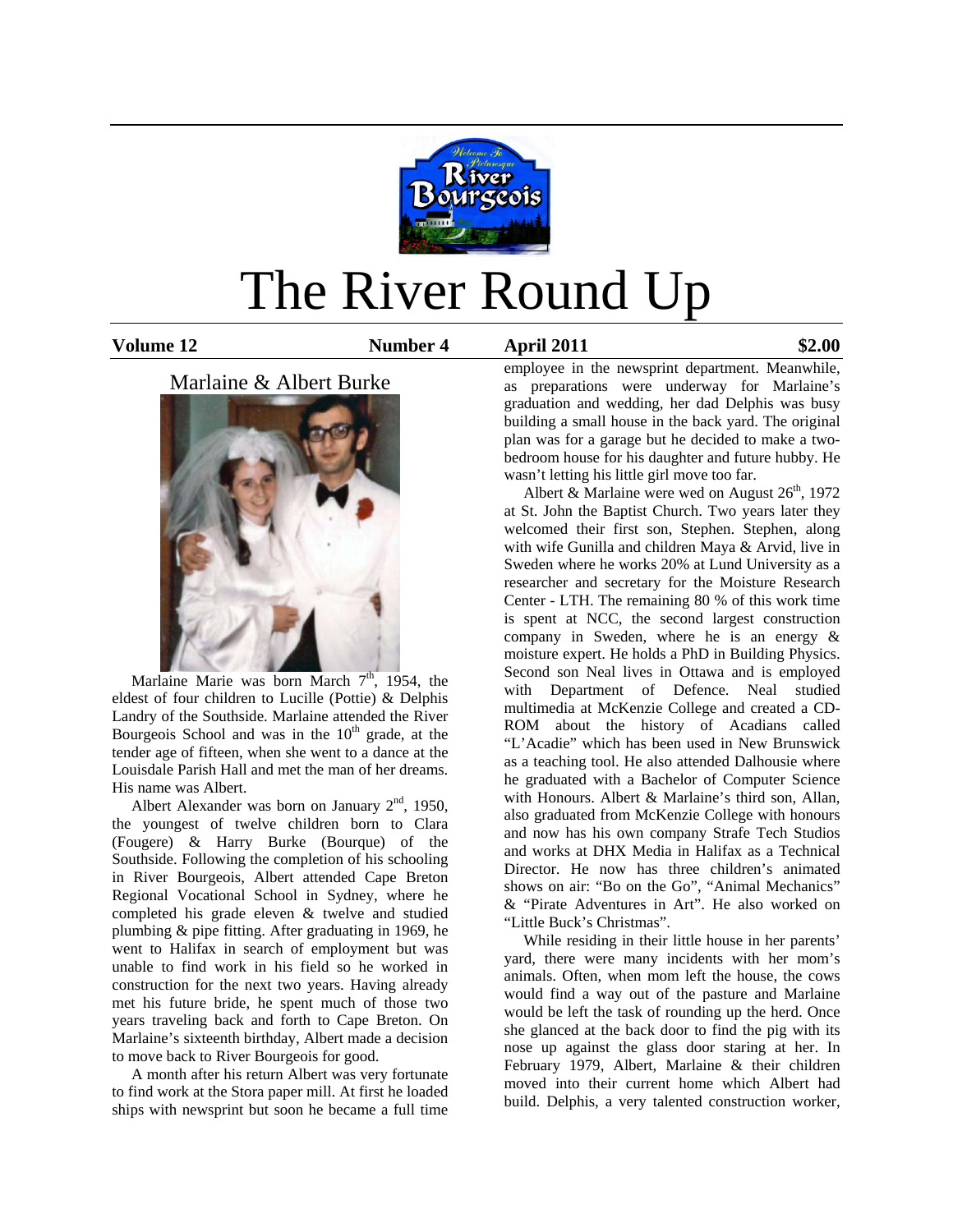gave Albert instructions each evening as to the next step in the process and would inspect the following day before Albert could resume. Delphis must have been a good boss as the home turned out beautifully. Albert continued to work at the paper mill until he retired in 2006, after thirty-five years. Marlaine was a stay at home mom until 1989 when her dad passed away. Delphis had worked from home with Richmond Housing Society so Marlaine & Lucille took over the business until it became obsolete seven years later. In 1996 she attended the Community College in Port Hastings to study Business Information Technology, Computer Systems and Management Support. She graduated with honours in 1998. She worked at the Credit Union for two years before moving to the call center. Nine months later her mom took ill so she left work to tend to Lucille. In 2004 she returned to the Credit Union to retire in 2008.

 Both Albert & Marlaine have been very much involved within the community. Marlaine served as President and Treasurer for the CWL for two terms each and served on several convenorships. They both were leaders in 4H, with Marlaine teaching outdoorsmen and Albert teaching woodworking. Albert worked with the RBCSS Annual Festival Parade for eight years and both are members of the Senior's Club. Marlaine is a member of the choir and occasionally sings with her uncle, Eddie Pottie, at many venues around Cape Breton.

 These days they love to travel and make their yearly trek to Sweden to visit. They have enjoyed trips to Denmark, Germany, France, Cuba, Jamaica & Mexico. Albert & Marlaine, the people of River Bourgeois wish you many more years of health and happiness.

Cheerleaders are the Champs



Shania Boucher, Haley Sampson, Nicole Landry & Ricky Martin On March  $5<sup>th</sup>$  &  $6<sup>th</sup>$  the Richmond Cheer Athletics, a large group of 60 or so students from Richmond County, headed off to Halifax to compete in their  $1<sup>st</sup>$ competition this year. Four students are from River

Bourgeois on the senior team. With over 600 cheerleaders in the competition, both our junior & senior teams came home with the  $1<sup>st</sup>$  place banners in their divisions. This was awesome to watch and we are very proud of them. *Tammy Boucher*

## RB's Future Scientist



Daniel King (Kevin & Bonita) with his project "The study of Friction".



Alex Poaps (Robert & Ida) with his project "L'effet de sert".



Michael Stone (Darren & Colleen) with his project "A daisy lasts longer in 7-Up than in water".

## RBCSS Annual Meeting

On March 23<sup>rd</sup> River Bourgeois Community Service Society held their annual meeting. The Board of Directors for 2011/2012 is as follows: Chairperson-Rose Merrick; Secretary-Tina Coleman; Treasurer-Sherry Baccardax; Bingo Committee Chair-Sharon Chilvers; Fundraiser & Events Chair-Rose Merrick; Property Services Chair-Wayne Reynolds; and Bar Committee Chair-Mike Fougere. Board of Directors at Large: Theresa Sampson, Ann MacNeil-Landry, Valerie Fougere, Tanya Stone, Susan Boudreau & Connie Stewart.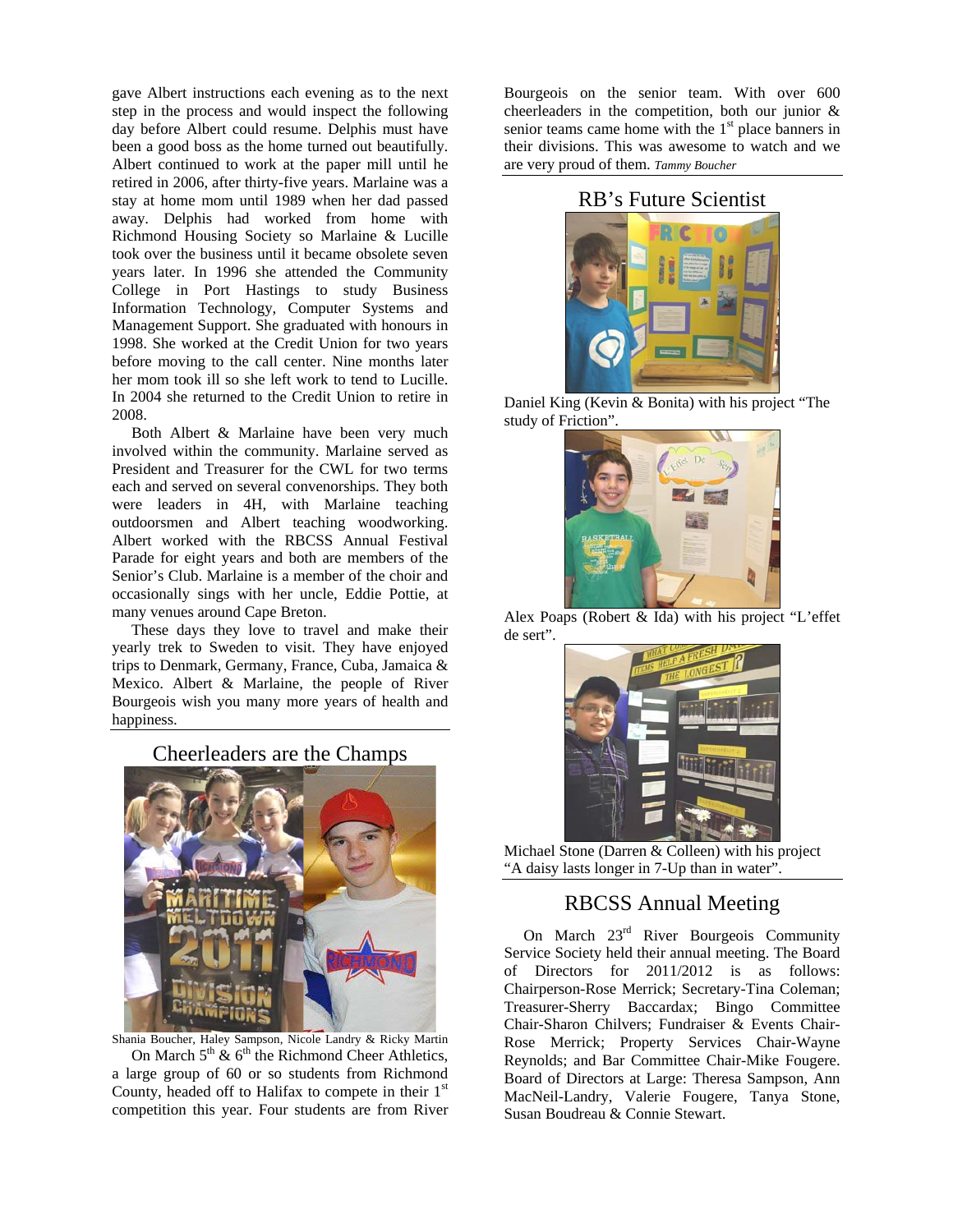Chairperson's report: This past year has been an eventful one once again. Our Board of Directors have put countless hours into meeting our objectives. Revision of our policies & procedures continue to be a work in process but great strides have been made. A much needed sound system was installed much to the delight of concert goers. Chairs were purchased for the upstairs to replace the multicoloured and damaged ones. Extensive repairs were made to the ball field canteen. The expansion of our parking lot was started but weather conditions hampered completion. A holding cabinet (food warmer) was purchased. We also implemented an Event & Fundraising Committee that organized the: yearly festival, haunted house, Tara Lynne Concert, start-up of brunches & concerts, the Memory Tree and our Community Christmas celebration. Our disappointment has been the continuing decline in attendance of our bingo. Loss of aging patrons has not been replaced by the younger generation. A committee was formed to take care of the Funeral Home. Two summer students were hired via government grants, one for grounds & maintenance and one for the festival. Tara Lynne Bursaries were awarded to two graduating students and donations were made to the following: St. Peter's food bank, World Vision, Strait Richmond Health Foundation & Christmas Baskets, etc.

 Thanks to Roger Cuzner (Federal), Michel Samson (Provincial) and Gilbert Boucher (Municipal) for their support through grants. Many of our residents who are not Board Members have made outstanding contributions of their time. We wish to thank the following: Debbie Landry; Conrad & Marie Fougere; Gerald LeBlanc, Gloria & Kenneth LeBlanc; Peter Baccardax; Donnie Pottie; Raymond Doary; Glyn Chilvers; Bernard Burke, Gary Burke & Alcantra Landry.

 Our goals for 2011 are: completion of our policies & procedures, replacement of the hall roof, renovations in the kitchen, completion of the extended parking lot, replacement of hall lighting along with the continuous maintenance of our current programs and faculties.

 In closing I wish to thank everyone in the community who continue to support us throughout the year and a special thanks to the Board of Directors for their countless efforts and dedication. *Rose Merrick.*

## Update on Touesnard Research

 Over the past year a number of church records from parishes across France have been made available on-line. This has allowed further investigation of the Touesnard family in the area surrounding Saint-Malo, the ancestral home of Emile Touesnard who came to River Bourgeois around 1900. The origins of the family are not yet known but I have managed to trace the Touesnards back to three men, Artur, Alain & Guillaume who were living at Saint-Servan (now part of Saint-Malo) in the 1640's and 1650's. The relationship among the three men is not yet confirmed. They may have been brothers, or two brothers and a nephew. Further research is required.

 The earliest record found thus far is the birth of an Anne Touesnar on Mar 15, 1637, the daughter of Alain Touesnar and Bertranne Lebreton. Over the course of the next 250+ years there is evidence of the family living in Saint-Servan, Saint-Jouan-des-Guerets, Saint-Pere & Saint-Malo. In contrast to many of their compatriots who were farmers, the Touesnards were mostly tradesmen with occupations including maçon (mason), menuisier (joiner) & charpentier (carpenter). The earliest reference to an occupation is Georges Touesnart in 1671 as "taillair de pierre" and later as "macon" suggesting the two were equivalent.

 There are many variations in the spelling of Touesnard over the years in addition to the familiar Touesnard, such as Touesnart, Touenard, Touenart, Toinard, Toisnard, Toisnart, even Thounard & Thoynard. Despite the variety of spellings, the records confirm they are all part of the same family.

 The two main lines of the family proceed from Georges, son of Alain, b.1644, whose descendents lived in Saint-Servan, and Julien, son of Guillaume, b.1664, who moved to Saint-Jouan-des-Guerets in 1690, when he married Guillemette Durand. Thereafter the two lines remained separate. Emile Touesnard is descended from Julien. His lineage is as follows: Guillaume-Julien-Jean-Alain-Toussaint-Alain-Emile. He was born Dec 17, 1880, in Saint-Pere, where his father had moved from Saint-Jouandes-Guerets when he married Perrine Frustec on Mar 19, 1878. Sometime between his birth and the birth of a younger brother in 1885 the family moved to Saint-Malo. The rest, they say, is history. *Paul Touesnard* 

#### Brothers show off their talents



Brothers Joe & Gerald LeBlanc of the Southside have started a picnic area at the end of the Southside road. After they cleared the area and got fill to extend the location, they put their creative talents to work. Gerald made a picnic table and Joe made the